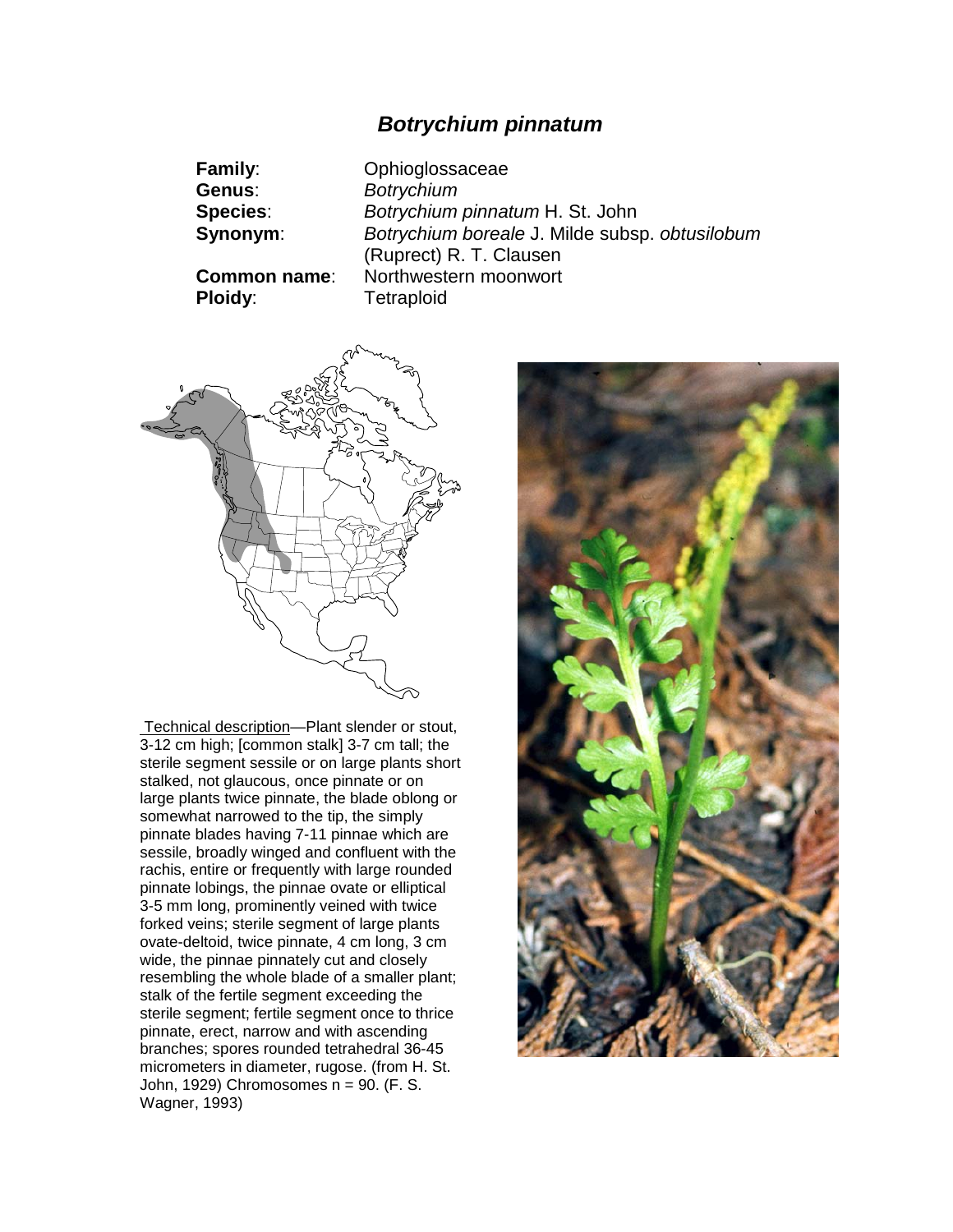### **Taxonomy**

*Botrychium pinnatum* was described as a new species in 1929 by Harold St. John (American Fern Journal 19:11-15) based on specimens from the state of Washington. Clausen (1938) felt that the taxon was distinct from the European *B. boreale* only at the subspecies level and reduced it to *B. boreale* subsp. *obtusilobum*. W. H. and F. S. Wagner (1983) agreed with St. John's assessment that this North American taxon was not closely related to *B. boreale*. Silhouettes of *B. pinnatum* are included in comparison of pinnate-pinnatifid moonworts (Wagner and Wagner, 1983) and report of *B. pinnatum* in Colorado (Root and Montgomery, 1987).

## **Identification**

*Botrychium pinnatum* is the only pinnate-pinnatifid to twice pinnate moonwort of the western contiguous United States that is not somewhat to highly glaucous. Rather, it has a highly lustrous surface similar to that of *B. lanceolatum*. Also unlike most allotetraploids having *B. lanceolatum* as one parent, the sporophore of *B. pinnatum* is regularly pinnate whereas the sporophore of similar species has a tendency to divide ternately into three large branches as it does in *B. lanceolatum*. Plants vary greatly in size with upper pinnae tending to be undivided in small plants, but all may be recognized by the above characters.

Prior to St. John's description of *B. pinnatum* this species was considered a subspecies of the European *B. boreale* and many herbarium collections and field records still bear this label. *B. boreale* differs from *B. pinnatum* in having shorter and broader (more triangular) pinnae with acute tips. This difference is reflected in Clausen's (1938) application of the subspecies name *obtusilobum*. Clausen believed however that this taxon intergraded with typical *B. boreale* in British Columbia and Alaska and thus did not warrant recognition at the species level. Recent studies in Alaska have clarified this situation with the recognition of a third distinct taxon, *B. alaskense* with morphology more or less intermediate between *B. pinnatum* and *B. boreale* (Grant and Wagner, 2002). *B. alaskense* can be distinguished from *B. pinnatum* by its sharply angular pinnae and ternately divided sporophore. Our recent work with these species indicates that *B. boreale* does not occur in North America except in Greenland (Farrar, 2001; Wagner and Wagner, 1993).

#### **Distribution and Abundance**

*Botrychium pinnatum* occurs widely throughout western North America from high elevations in east-central and northern California, northern Nevada, northern Arizona, Utah and New Mexico to near sea level in Alaska and northwestern Canada. Although rare in the southern part of its range, it increases in occurrence and abundance from Oregon and Montana northward. Though it occurs with many other moonwort species, it is seldom the most common moonwort at a given site.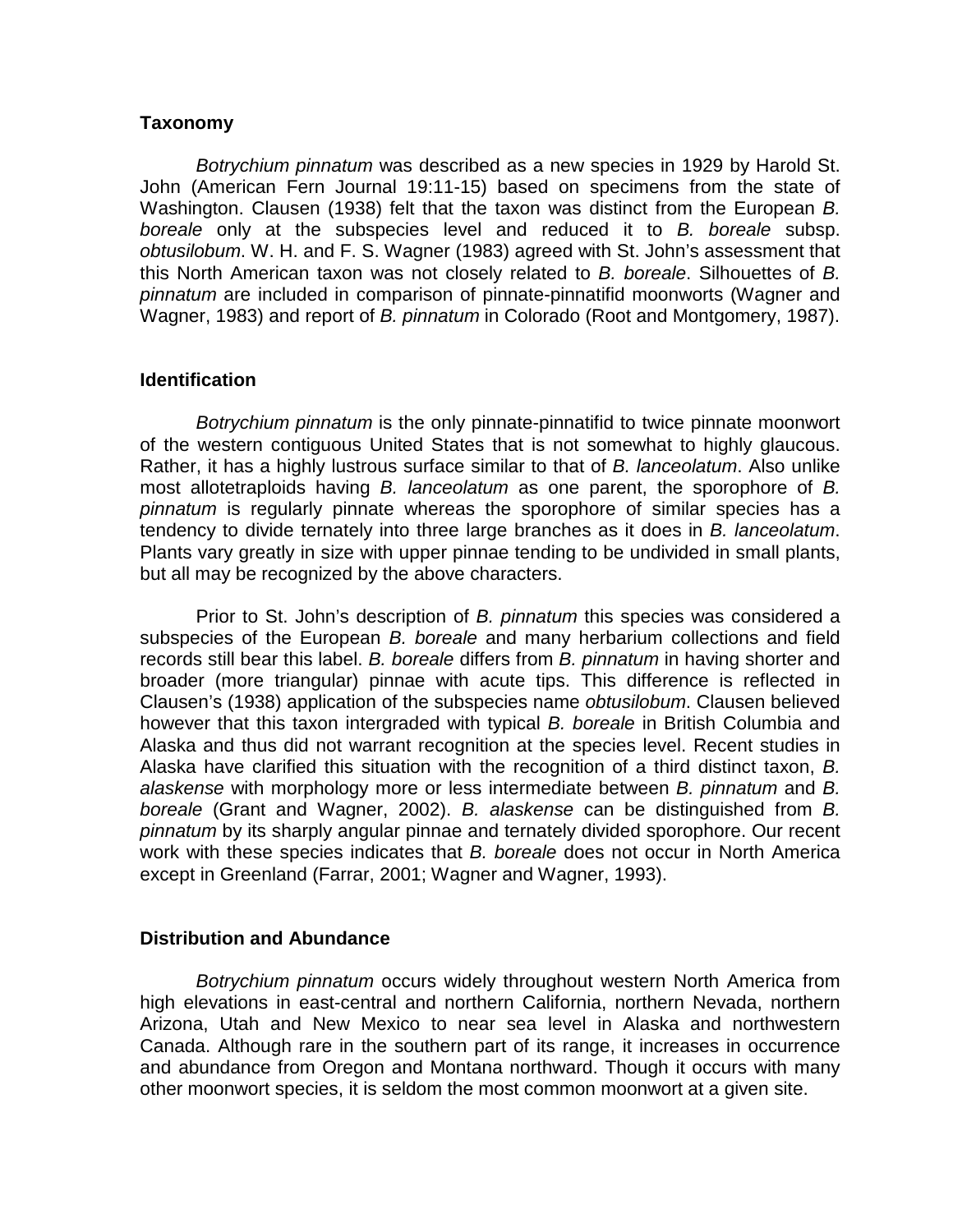In California, *B. pinnatum* is known from two sites in Siskyou County, one in Tehama County and one Tuolumne County in Yosemite NP. Considering its relative abundance in Oregon, this species likely occurs more broadly in northern California.

## **Habitat**

*Botrychium pinnatum* occurs in a range of habitats including closed canopy forests, but it is most commonly found in moist grassy sites in open forests and meadows. It often occurs near streams and other sites where soil moisture is constant.

# **Population Genetics**

As an allotetraploid, *Botrychium pinnatum* is fixed for heterozygosity at loci where its ancestral parents *B. lanceolatum subsp. lanceolatum* and *B. neolunaria* have contributed different alleles. At several of these loci, plants of some populations display activity of only one of the parental alleles, the other presumably having experienced a silencing mutation. Through this process the species shows some genetic variation among populations but it is otherwise remarkably uniform in genotype throughout its range.

# **Phylogenetic Relationships**

The confusion that has existed between the three taxa, *B. pinnatum*, *B. boreale* and *B. alaskense* is understandable. Each species has arisen by allotetraploid speciation from original hybridizations between *B. lanceolatum* subsp. lanceolatum and members of the *B. lunaria* species complex (see discussion of *B. neolunaria ined.).* Recent genetic examination of these tetraploids and their putative parents in Europe and Alaska has disclosed their probable relationships (Stensvold 2008).

The three tetraploid taxa are quite distinct genetically. Alleles contributing to the genotypes of *B. pinnatum* are found in American plants of *B. lanceolatum* and *B. B. neolunaria*. Alleles necessary to produce the genotype of *B. alaskense* are not present in American *B. neolunaria* but are present in European plants of *B. lunaria*. Furthermore, European genotypes of *B. lunaria* are present in the Aleutian archipelago and in high elevations in western Alaska. Stensvold's conclusion is that hybridization between American *B. lanceolatum* and American *B. neolunaria* has produced *B. pinnatum* whereas hybridization between European *B. lunaria* and American *B. lanceolatum* has produced *B. alaskense*. We hypothesize that hybridization between European *B. lanceolatum* and European *B*. *lunaria* has produced *B. boreale*.